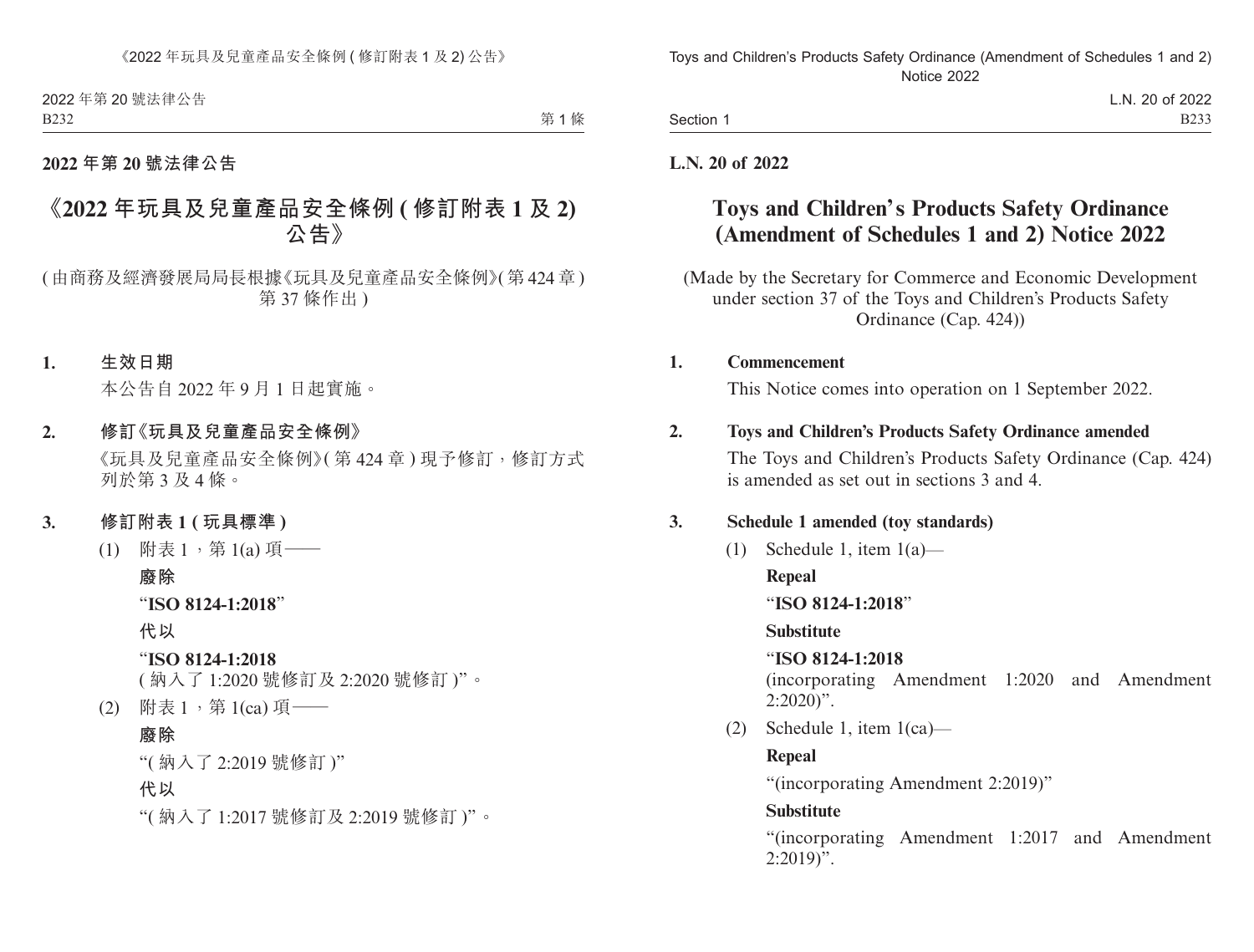| Section 3 |                                    | L.N. 20 of 2022<br><b>B235</b> |
|-----------|------------------------------------|--------------------------------|
| (3)       | Schedule 1, item $1$ (cc)—         |                                |
|           | <b>Repeal</b>                      |                                |
|           | "ISO 8124-7:2015"                  |                                |
|           | <b>Substitute</b>                  |                                |
|           | "ISO 8124-7:2015                   |                                |
|           | (incorporating Amendment 1:2020)". |                                |
| (4)       | Schedule 1, item $2(b)$ —          |                                |
|           | Repeal                             |                                |
|           | "BS EN 71-2:2011 + A1:2014"        |                                |
|           | <b>Substitute</b>                  |                                |
|           | "BS EN 71-2:2020".                 |                                |
| (5)       | Schedule 1, item $2(c)$ —          |                                |
|           | <b>Repeal</b>                      |                                |
|           | "BS EN 71-3:2019"                  |                                |
|           | <b>Substitute</b>                  |                                |
|           | "BS EN 71-3:2019 + A1:2021".       |                                |
| (6)       | Schedule 1, item $2(d)$ —          |                                |
|           | Repeal                             |                                |
|           | "BS EN 71-4:2013"                  |                                |
|           | <b>Substitute</b>                  |                                |
|           | "BS EN 71-4:2020".                 |                                |
| (7)       | Schedule 1, item 2(hab)—           |                                |
|           | <b>Repeal</b>                      |                                |
|           | "BS EN 71-13:2014"                 |                                |
|           | <b>Substitute</b>                  |                                |
|           | "BS EN 71-13:2021".                |                                |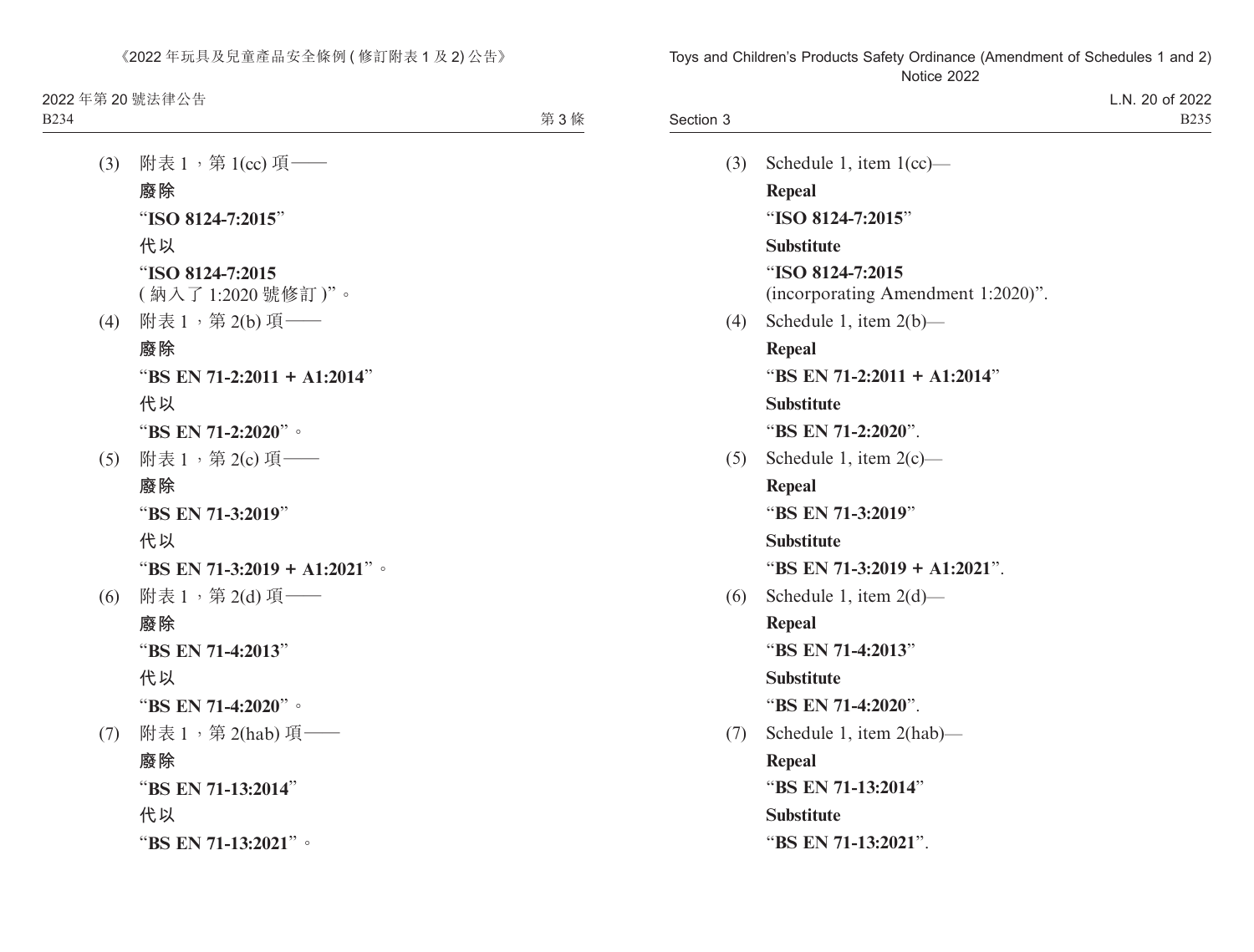|           | of 2022<br>20<br>L.N.                   |
|-----------|-----------------------------------------|
| Section 4 | $\mathbf{a}\mathbf{a}\mathbf{a}$<br>D∠J |

(8) Schedule 1, item 2(i)— **Repeal** "**BS EN 62115:2005 + A12:2015**" **Substitute** "**BS EN IEC 62115:2020 + A11:2020**".

### **4. Schedule 2 amended (Schedule 2 product standards)**

(1) Schedule 2, item 2, column 2—

### **Repeal**

### "**BS EN 1273:2005**

"Child use and care articles—Baby walking frames— Safety requirements and test methods""

### **Substitute**

### "**BS EN 1273:2020**

"Child care articles—Baby walking frames—Safety requirements and test methods"".

(2) Schedule 2, item 3, column 2—

## **Repeal**

"(a) **BS EN 14350-1:2004**

"Child use and care articles—Drinking equipment—Part 1: General and mechanical requirements and tests"

(b) **BS EN 14350-2:2004**

"Child use and care articles—Drinking equipment—Part 2: Chemical requirements and tests""

### **Substitute**

"**BS EN 14350:2020**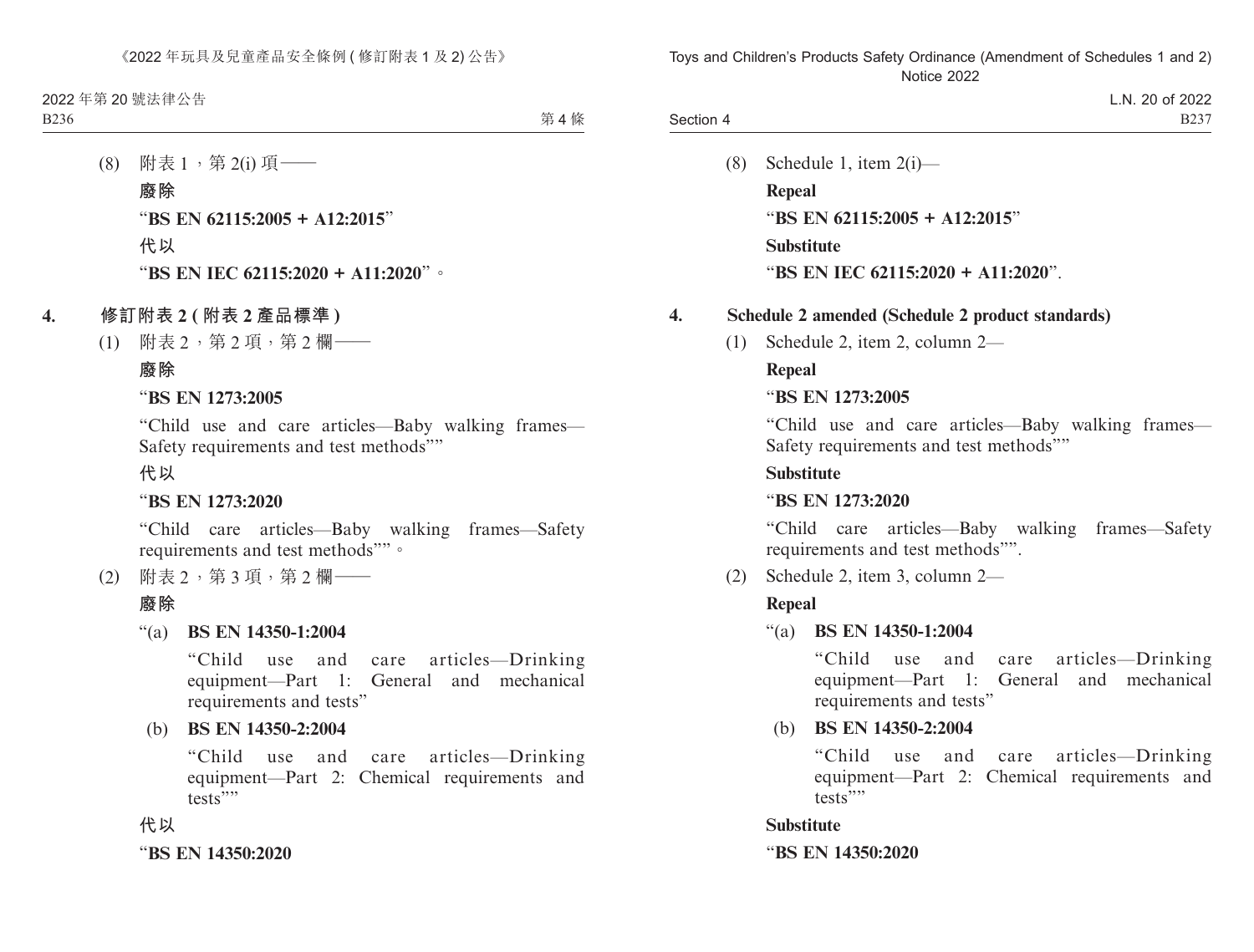| Section 4 |                                                                         | L.N. 20 of 2022<br><b>B239</b> |
|-----------|-------------------------------------------------------------------------|--------------------------------|
|           | "Child<br>articles—Drinking<br>care<br>requirements and test methods"". | equipment—Safety               |
| (3)       | Schedule 2, item 4, column 2-                                           |                                |
|           | <b>Repeal</b>                                                           |                                |
|           | "ASTM F1427-19"                                                         |                                |
|           | <b>Substitute</b>                                                       |                                |
|           | "ASTM F1427-21".                                                        |                                |
| (4)       | Schedule 2, item 8, column 2-                                           |                                |
|           | <b>Repeal</b>                                                           |                                |
|           | "ASTM F404-18a"                                                         |                                |
|           | <b>Substitute</b>                                                       |                                |
|           | "ASTM F404-20".                                                         |                                |
| (5)       | Schedule 2, item 9, column 2—                                           |                                |
|           | Repeal                                                                  |                                |
|           | "BS EN 71-3:2019"                                                       |                                |
|           | <b>Substitute</b>                                                       |                                |
|           | "BS EN 71-3:2019 + A1:2021".                                            |                                |
| (6)       | Schedule 2, item 9, column 2-                                           |                                |
|           | <b>Repeal</b>                                                           |                                |
|           | "AS/NZS 8124.3:2012<br>(incorporating Amendment 1:2016)"                |                                |
|           | <b>Substitute</b>                                                       |                                |
|           | "AS/NZS ISO 8124.3:2021".                                               |                                |
| (7)       | Schedule 2, item 10, column 2-                                          |                                |
|           | <b>Repeal</b>                                                           |                                |
|           | "BS EN 13210:2004                                                       |                                |
|           |                                                                         |                                |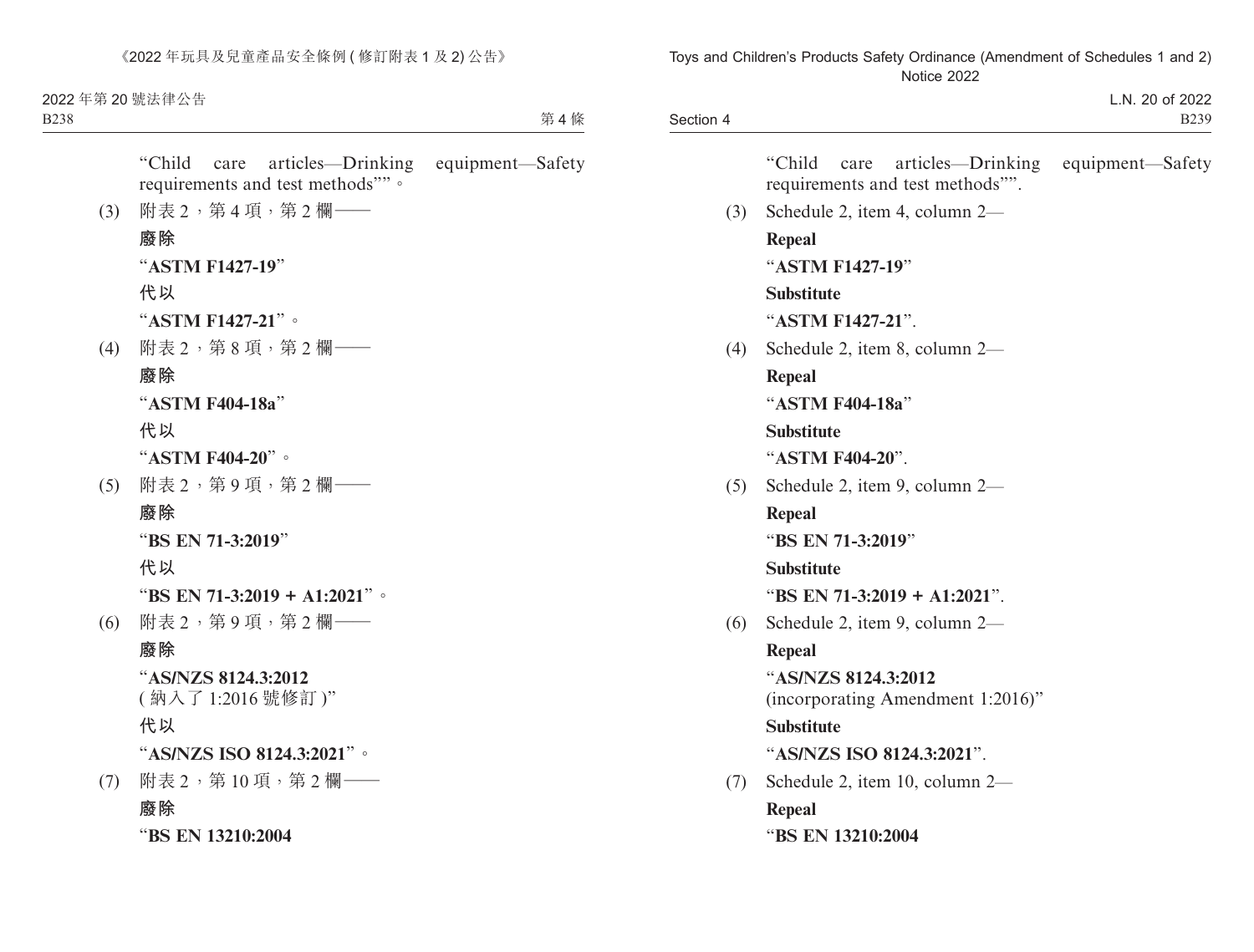|           | L.N. 20 of 2022 |
|-----------|-----------------|
| Section 4 | <b>B241</b>     |

"Child use and care articles—Children's safety harnesses, reins and similar type articles—Safety requirements and test methods""

#### **Substitute**

#### "(a) **BS EN 13210-1:2020**

"Child care articles—Part 1: Children's harnesses, reins—Safety requirements and test methods"

## (b) **BS EN 13210-2:2020**

"Child care articles—Part 2: Children's harnesses incorporating backpacks and reins—Safety requirements and test methods"".

> Edward YAU Secretary for Commerce and Economic Development

8 February 2022